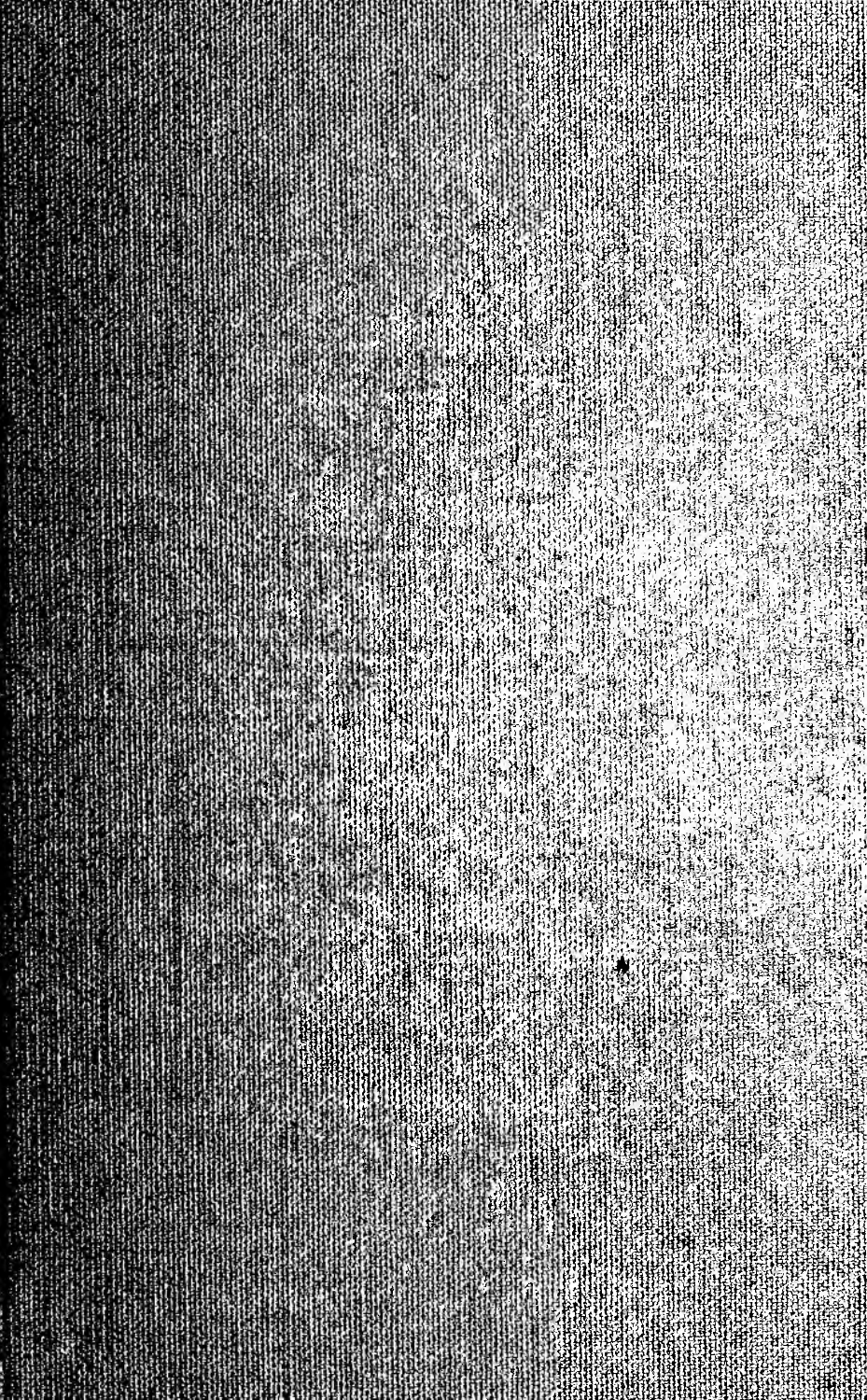|                                                      | <b>Democratic Primary</b>                            |                                                          |                                                |                                                 |                                                                      | <b>Republican Primary</b>    |                   |               |                         |
|------------------------------------------------------|------------------------------------------------------|----------------------------------------------------------|------------------------------------------------|-------------------------------------------------|----------------------------------------------------------------------|------------------------------|-------------------|---------------|-------------------------|
| <b>Thirteenth</b><br><b>Essex</b><br><b>District</b> | John Paskowski<br>of Danvers                         | Theodore C. Speliotis<br>of Danvers                      | All Others                                     | Blanks                                          | <b>Total Votes Cast</b>                                              | Peter E. Marck<br>of Danvers | All Others        | <b>Blanks</b> | <b>Total Votes Cast</b> |
| Danvers $\dots$<br>PEABODY                           | 516<br>104                                           | 915<br>270                                               | $\mathbf{1}$                                   | 81<br>34                                        | 1,512<br>409                                                         | 531<br>74                    | —<br>$\mathbf{1}$ | 144<br>26     | 675<br>101              |
| Topsfield                                            | 66                                                   | 71                                                       |                                                | 13                                              | 150                                                                  | 104                          |                   | 30            | 134                     |
| TOTALS                                               | 686                                                  | 1,256                                                    | $\mathbf{I}$                                   | 128                                             | 2,071                                                                | 709                          | $\mathbf{I}$      | 200           | 910                     |
|                                                      | <b>State Election</b>                                |                                                          |                                                |                                                 |                                                                      |                              |                   |               |                         |
| Thirteenth<br><b>Essex</b><br><b>District</b>        | Peter E. Marck<br>Republican<br>of Danvers           | <b>Theodore C. Speliotis</b><br>Democratic<br>of Danvers | <b>All Others</b>                              | Blanks                                          | <b>Total Votes Cast</b>                                              |                              |                   |               |                         |
| Danvers                                              |                                                      |                                                          |                                                |                                                 |                                                                      |                              |                   |               |                         |
| Pct. 1<br>2<br>3<br>4<br>5<br>6<br>7<br>8            | 417<br>703<br>455<br>577<br>570<br>651<br>609<br>563 | 799<br>968<br>865<br>734<br>919<br>910<br>790<br>775     | $\mathbf{1}$<br>L,<br>$\overline{\phantom{0}}$ | 92<br>114<br>91<br>82<br>99<br>124<br>86<br>136 | 1,308<br>1,786<br>1,411<br>1,393<br>1,588<br>1,685<br>1,485<br>1,474 |                              |                   |               |                         |
| <b>PEABODY</b>                                       |                                                      |                                                          |                                                |                                                 |                                                                      |                              |                   |               |                         |
| Wd. 6 Pct. 1<br>2                                    | 406<br>356                                           | 803<br>863                                               | 4<br>$\overline{\mathbf{4}}$                   | 121<br>109                                      | 1,334<br>1,332                                                       |                              |                   |               |                         |
| 3                                                    | 444                                                  | 803                                                      |                                                | 121                                             | 1,368                                                                |                              |                   |               |                         |
| Topsfield                                            | 1,767                                                | 1,156                                                    |                                                | 359                                             | 3,282                                                                |                              |                   |               |                         |
| TOTALS                                               | 7,518                                                | 10,385                                                   | 9                                              | 1,534                                           | 19,446                                                               |                              |                   |               |                         |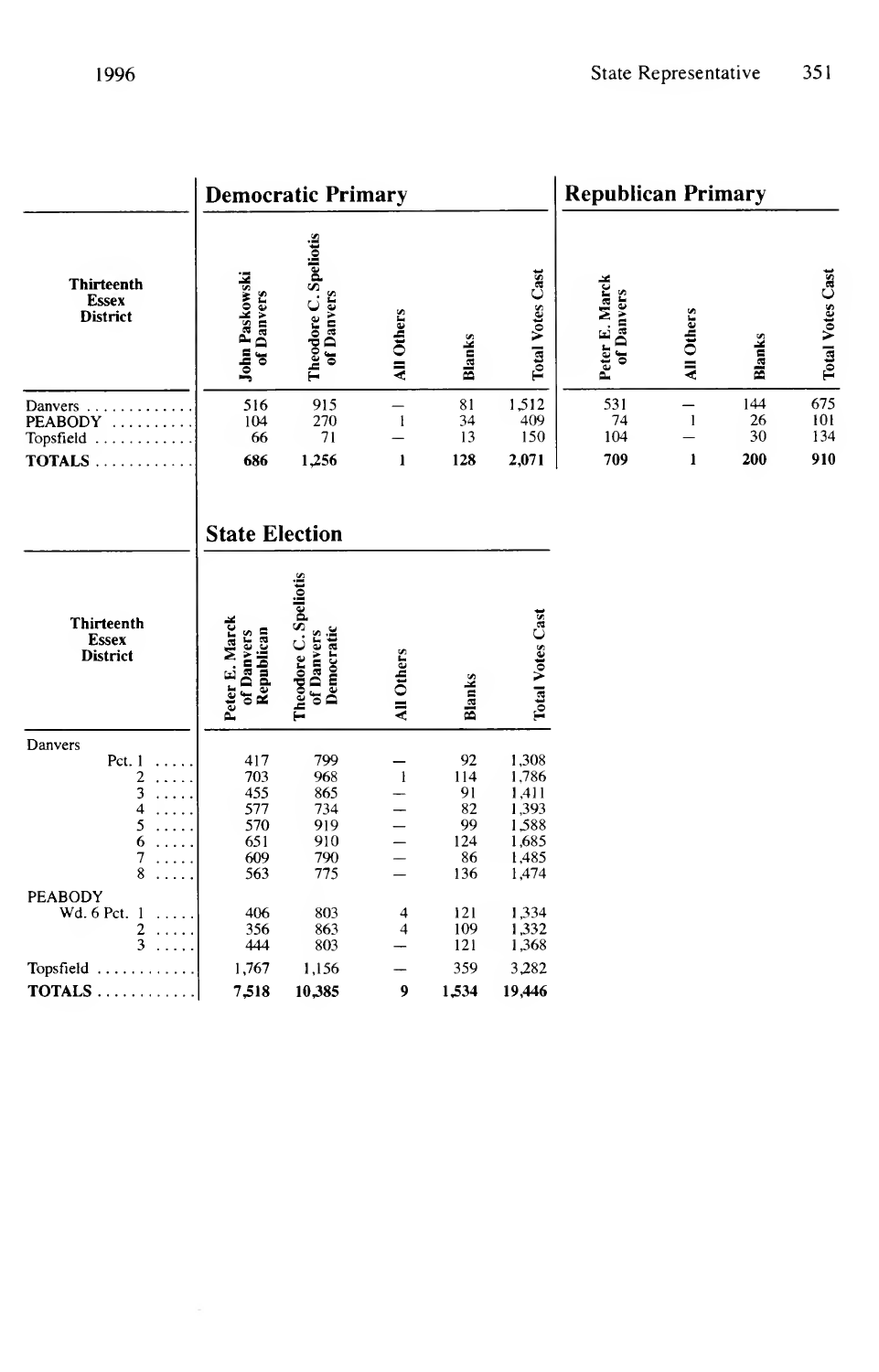|                                                        |                                                 |                                                      |                                                        | <b>Republican Primary</b>                |            |                 |                         |
|--------------------------------------------------------|-------------------------------------------------|------------------------------------------------------|--------------------------------------------------------|------------------------------------------|------------|-----------------|-------------------------|
| No Nomination                                          | All Others                                      | Blanks                                               | <b>Total Votes Cast</b>                                | Donna Fournier Cuomo<br>of North Andover | All Others | <b>Blanks</b>   | <b>Total Votes Cast</b> |
|                                                        | 3<br>$\overline{\mathbf{3}}$                    | 811<br>440<br>1,251                                  | 811<br>443<br>1,254                                    | 160<br>171<br>331                        | —          | 33<br>40<br>.73 | 193<br>211<br>404       |
|                                                        |                                                 |                                                      |                                                        |                                          |            |                 |                         |
| Donna Fournier Cuomo<br>of North Andover<br>Republican | <b>All Others</b>                               | <b>Blanks</b>                                        | <b>Total Votes Cast</b>                                |                                          |            |                 |                         |
| 425<br>446<br>319<br>708<br>496<br>481<br>254<br>359   | -<br>$\overline{\phantom{0}}$<br>$\overline{a}$ | 268<br>323<br>228<br>423<br>247<br>225<br>168<br>214 | 693<br>769<br>547<br>1,131<br>743<br>706<br>422<br>573 |                                          |            |                 |                         |
| 1,565<br>1,284<br>1,055<br>1,897                       | 12<br>8<br>$\boldsymbol{2}$<br>6                | 602<br>509<br>491<br>579                             | 2,179<br>1,801<br>1,548<br>2,482                       |                                          |            |                 |                         |
|                                                        | 9,289                                           | <b>State Election</b><br>28                          | <b>Democratic Primary</b><br>4,277                     | 13,594                                   |            |                 |                         |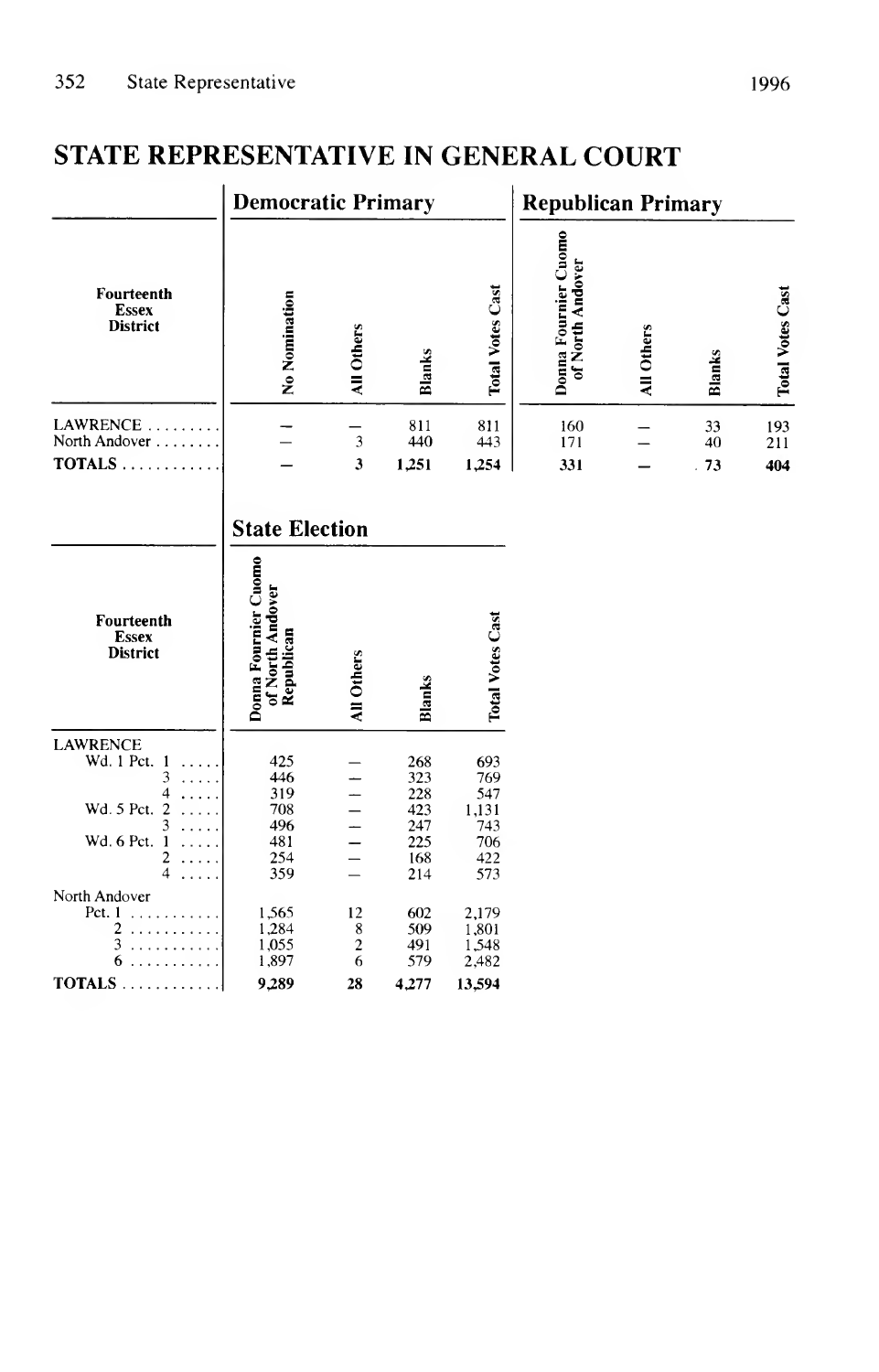$\bar{\mathcal{A}}$ 

|                                              | <b>Democratic Primary</b>                                                 |            |            |                         |               | <b>Republican Primary</b><br><b>All Others</b><br>Blanks<br>401<br>401 |  |                         |
|----------------------------------------------|---------------------------------------------------------------------------|------------|------------|-------------------------|---------------|------------------------------------------------------------------------|--|-------------------------|
| Fifteenth<br><b>Essex</b><br><b>District</b> | Arthur J. Broadhurst<br>of Methuen                                        | All Others | Blanks     | <b>Total Votes Cast</b> | No Nomination |                                                                        |  | <b>Total Votes Cast</b> |
| Methuen<br>.                                 | 1,069                                                                     |            | 199        | 1,268                   |               |                                                                        |  | 401                     |
| $TOTALS$                                     | 1,069                                                                     |            | 199        | 1,268                   |               |                                                                        |  | 401                     |
| Fifteenth<br><b>Essex</b><br><b>District</b> | <b>State Election</b><br>Arthur J. Broadhurst<br>Democratic<br>of Methuen | All Others | Blanks     | <b>Total Votes Cast</b> |               |                                                                        |  |                         |
| Methuen                                      |                                                                           |            |            |                         |               |                                                                        |  |                         |
| Pct. 1<br>3                                  | 983<br>987                                                                |            | 494<br>514 | 1,477<br>1,501          |               |                                                                        |  |                         |
|                                              | 926<br>869                                                                |            | 432<br>409 | 1,358<br>1,278          |               |                                                                        |  |                         |
| 5                                            | 994                                                                       |            | 423        | 1,417                   |               |                                                                        |  |                         |
| 8                                            | 1,129<br>1,146                                                            |            | 593<br>484 | 1,722<br>1,630          |               |                                                                        |  |                         |
| 9                                            | 1,088                                                                     |            | 518        | 1,606                   |               |                                                                        |  |                         |
| 10<br>.<br>11                                | 986<br>1,100                                                              |            | 547<br>573 | 1,533<br>1,673          |               |                                                                        |  |                         |
| 12                                           | 1,037                                                                     |            | 560        | 1,597                   |               |                                                                        |  |                         |
| TOTALS                                       | 11,245                                                                    |            | 5,547      | 16,792                  |               |                                                                        |  |                         |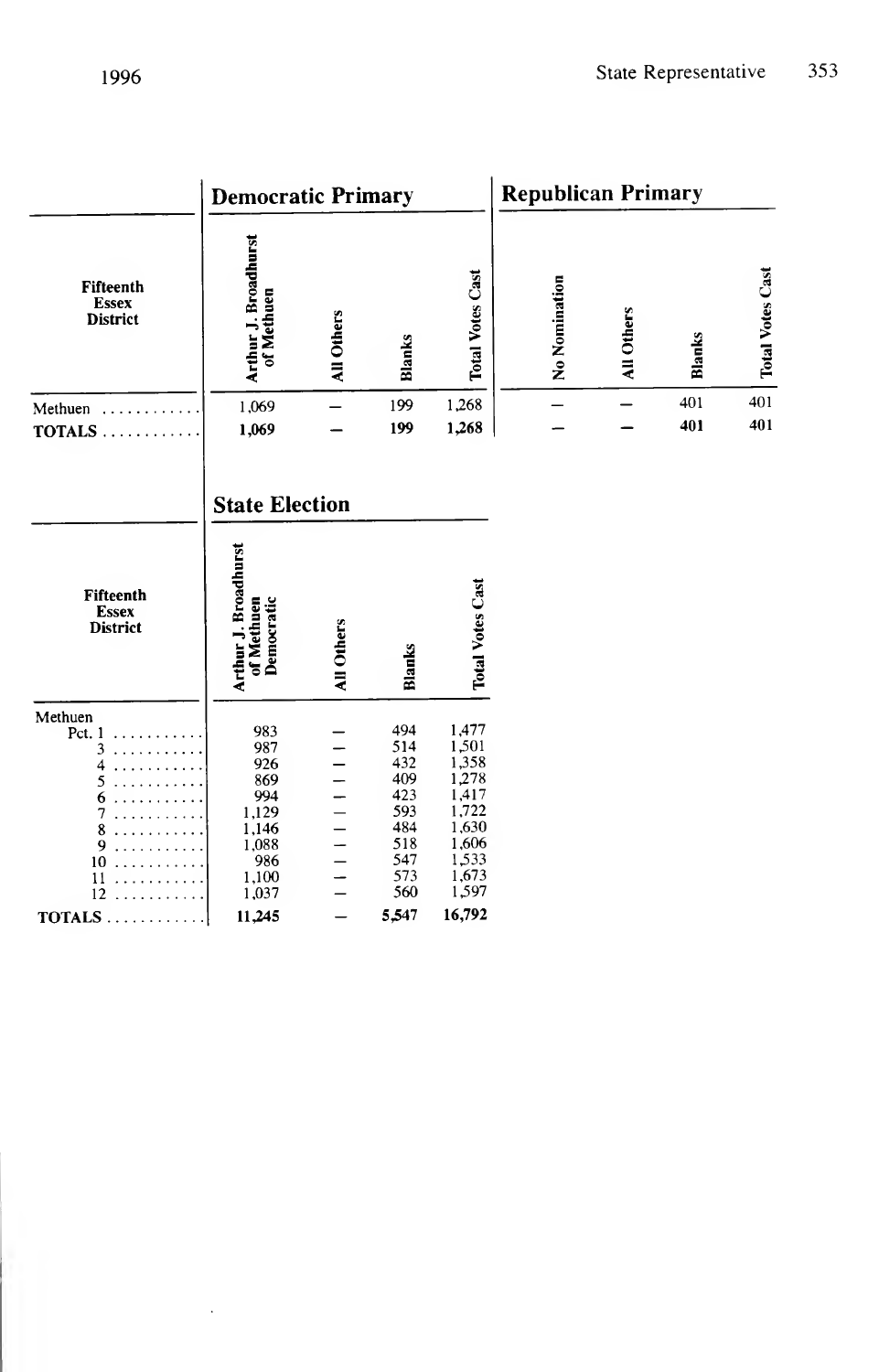|                                                                                                                 | <b>Democratic Primary</b>                                                        |                               |                                                                             |                                                                                  | <b>Republican Primary</b> |                              |                  |                                                 |  |
|-----------------------------------------------------------------------------------------------------------------|----------------------------------------------------------------------------------|-------------------------------|-----------------------------------------------------------------------------|----------------------------------------------------------------------------------|---------------------------|------------------------------|------------------|-------------------------------------------------|--|
| <b>Sixteenth</b><br><b>Essex</b><br>District                                                                    | M. Paul Iannuccillo<br>of Lawrence                                               | All Others                    | Blanks                                                                      | <b>Total Votes Cast</b>                                                          | No Nomination             | <b>All Others</b>            | Blanks           | <b>Total Votes Cast</b>                         |  |
| LAWRENCE<br>Methuen<br>TOTALS                                                                                   | 710<br>51<br>761                                                                 |                               | 217<br>10<br>227                                                            | 927<br>61<br>988                                                                 | -                         | $\mathbf{1}$<br>$\mathbf{1}$ | 130<br>21<br>151 | $\begin{array}{c} 131 \\ 21 \end{array}$<br>152 |  |
|                                                                                                                 | <b>State Election</b>                                                            |                               |                                                                             |                                                                                  |                           |                              |                  |                                                 |  |
| <b>Sixteenth</b><br><b>Essex</b><br><b>District</b>                                                             | M. Paul Iannuccillo<br>of Lawrence<br>Democratic                                 | All Others                    | Blanks                                                                      | <b>Total Votes Cast</b>                                                          |                           |                              |                  |                                                 |  |
| <b>LAWRENCE</b><br>Wd. 1 Pct. 2<br>Wd. 2 Pct.<br>1<br>2<br>3<br>Wd. 3 Pct.<br>3<br>Wd. 4 Pct. 3<br>Wd. 6 Pct. 3 | 142<br>516<br>212<br>332<br>414<br>131<br>125<br>193<br>200<br>208<br>250<br>256 | $\overline{\phantom{0}}$<br>- | 84<br>176<br>118<br>93<br>119<br>99<br>58<br>116<br>91<br>105<br>128<br>114 | 226<br>692<br>330<br>425<br>533<br>230<br>183<br>309<br>291<br>313<br>378<br>370 |                           |                              |                  |                                                 |  |
| Methuen<br>Pct. $2$<br>TOTALS                                                                                   | 249<br>3,228                                                                     |                               | 156<br>1,457                                                                | 405<br>4,685                                                                     |                           |                              |                  |                                                 |  |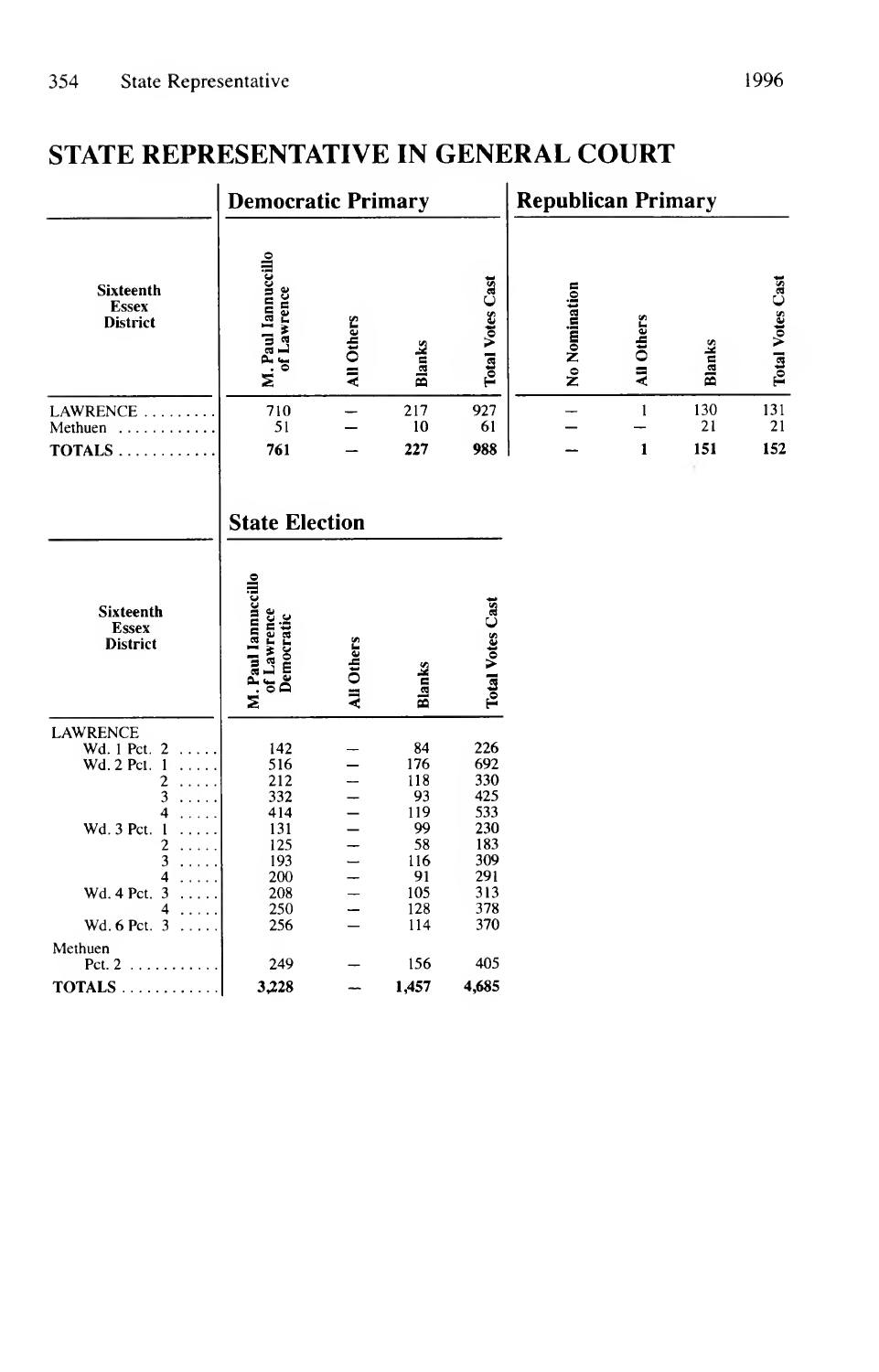$\hat{\mathcal{L}}$ 

|                                                                                             |                                               | <b>Democratic Primary</b>                |                                                 |                       | <b>Republican Primary</b>        |                            |                |          |                         |
|---------------------------------------------------------------------------------------------|-----------------------------------------------|------------------------------------------|-------------------------------------------------|-----------------------|----------------------------------|----------------------------|----------------|----------|-------------------------|
| Seventeenth<br><b>Essex</b><br><b>District</b>                                              | Barry R. Finegold<br>of Andover               | Denise A. Parsons<br>of Andover          | All Others                                      | Blanks                | <b>Total Votes Cast</b>          | of Andover<br>James E. Fox | All Others     | Blanks   | <b>Total Votes Cast</b> |
| Andover<br>LAWRENCE                                                                         | 916<br>261                                    | 710<br>317                               |                                                 | 47<br>103             | 1,673<br>681                     | 450<br>83                  | $\overline{c}$ | 65<br>31 | 517<br>114              |
| TOTALS                                                                                      | 1,177                                         | 1,027                                    |                                                 | 150                   | 2,354                            | 533                        | $\overline{2}$ | 96       | 631                     |
|                                                                                             | <b>State Election</b>                         |                                          |                                                 |                       |                                  |                            |                |          |                         |
| Seventeenth<br><b>Essex</b><br><b>District</b>                                              | Barry R. Finegold<br>Democratic<br>of Andover | Republican<br>of Andover<br>James E. Fox | All Others                                      | Blanks                | <b>Total Votes Cast</b>          |                            |                |          |                         |
| Andover<br>Pct. 1<br>2                                                                      | 929<br>922<br>872                             | 806<br>1,004<br>956                      | $\begin{array}{c} 8 \\ 5 \\ 3 \\ 3 \end{array}$ | 83<br>64<br>64        | 1,826<br>1,995<br>1,895          |                            |                |          |                         |
| 6<br>7<br>8                                                                                 | 988<br>985<br>975<br>959                      | 941<br>993<br>870<br>1,043               | 6<br>6                                          | 84<br>74<br>48<br>87  | 2,016<br>2,052<br>1,899<br>2,095 |                            |                |          |                         |
| <b>LAWRENCE</b><br>Wd. 4 Pct. 1<br>2<br>Wd. 5 Pct. 1<br>$\cdots$<br>$\overline{\mathbf{4}}$ | 343<br>510<br>504<br>340                      | 206<br>285<br>352<br>227                 |                                                 | 59<br>114<br>97<br>85 | 608<br>909<br>953<br>652         |                            |                |          |                         |
| $TOTALS$                                                                                    | 8,327                                         | 7,683                                    | 31                                              | 859                   | 16,900                           |                            |                |          |                         |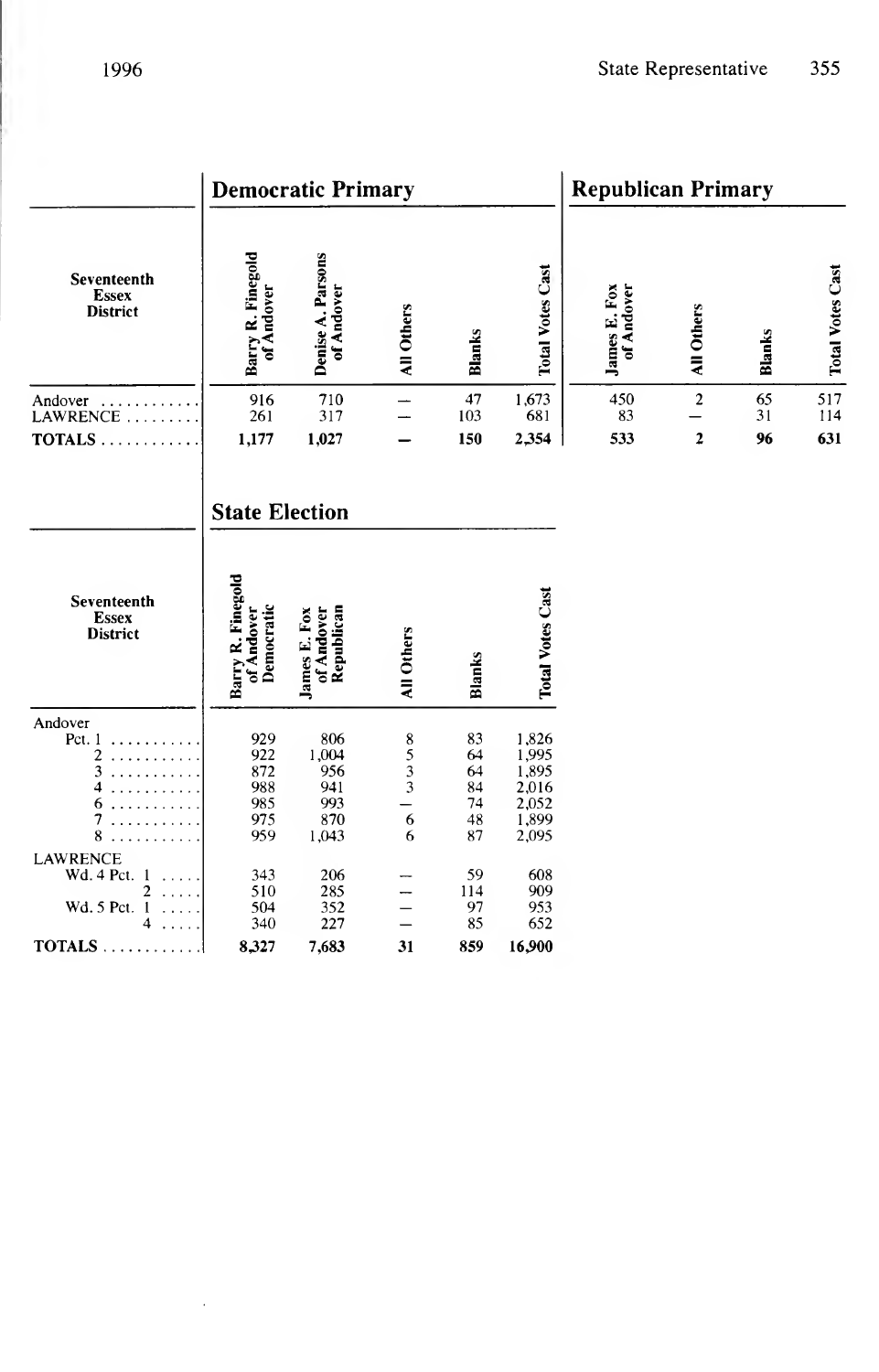|                                                                                                                                                                                                                    | <b>Democratic Primary</b>                                                                 |                                                                                      |                                                                                                                                                                               |                                                                                               | <b>Republican Primary</b> |                                                                                        |                                                                                  |                                                                                                                                          |
|--------------------------------------------------------------------------------------------------------------------------------------------------------------------------------------------------------------------|-------------------------------------------------------------------------------------------|--------------------------------------------------------------------------------------|-------------------------------------------------------------------------------------------------------------------------------------------------------------------------------|-----------------------------------------------------------------------------------------------|---------------------------|----------------------------------------------------------------------------------------|----------------------------------------------------------------------------------|------------------------------------------------------------------------------------------------------------------------------------------|
| First<br>Franklin<br>District                                                                                                                                                                                      | Stephen Kulik<br>of Worthington                                                           | <b>All Others</b>                                                                    | Blanks                                                                                                                                                                        | <b>Total Votes Cast</b>                                                                       | No Nomination             | All Others                                                                             | Blanks                                                                           | <b>Total Votes Cast</b>                                                                                                                  |
| Athol $\dots\dots$<br>Chesterfield<br>Conway $\ldots$ .<br>Deerfield<br>Leverett $\ldots$<br>Montague<br>New Salem<br>Sunderland<br>Wendell $\dots \dots \dots$<br>Whately<br>Williamsburg<br>Worthington $\ldots$ | 154<br>13<br>31<br>54<br>21<br>144<br>22<br>23<br>18<br>17<br>26<br>32                    | $\mathbf{1}$                                                                         | 43<br>÷,<br>$\frac{2}{3}$<br>$\mathbf{1}$<br>13<br>$\mathfrak{Z}$<br>$\overline{\phantom{0}}$<br>$\overline{2}$<br>$\overline{\phantom{0}}$<br>$\mathbf{1}$<br>$\overline{4}$ | 197<br>13<br>$\frac{33}{57}$<br>22<br>157<br>25<br>24<br>20<br>17<br>27<br>36                 |                           | $\frac{-}{1}$<br>$\frac{2}{1}$<br>$\overline{\phantom{0}}$<br>$\mathbf{1}$<br>$\bf{l}$ | 83<br>12<br>28<br>22<br>13<br>59<br>19<br>12<br>$\overline{2}$<br>22<br>13<br>26 | $\begin{array}{c} 83 \\ 12 \\ 28 \\ 22 \end{array}$<br>13<br>$\frac{61}{20}$<br>$\begin{array}{c} 12 \\ 2 \\ 23 \end{array}$<br>14<br>26 |
| $TOTALS$                                                                                                                                                                                                           | 555                                                                                       | $\mathbf{I}$                                                                         | 72                                                                                                                                                                            | 628                                                                                           |                           | 5                                                                                      | 311                                                                              | 316                                                                                                                                      |
|                                                                                                                                                                                                                    | <b>State Election</b>                                                                     |                                                                                      |                                                                                                                                                                               |                                                                                               |                           |                                                                                        |                                                                                  |                                                                                                                                          |
| First<br>Franklin<br><b>District</b>                                                                                                                                                                               | Stephen Kulik<br>of Worthington<br>Democratic                                             | All Others                                                                           | Blanks                                                                                                                                                                        | <b>Total Votes Cast</b>                                                                       |                           |                                                                                        |                                                                                  |                                                                                                                                          |
| Athol<br>Pct. 1<br>$\overline{\mathbf{c}}$<br>3<br>4<br>5<br>6<br>$\alpha$ , $\alpha$ , $\alpha$<br>Chesterfield<br>Conway $\ldots$<br>Deerfield<br>Leverett<br>Montague<br>Pct. 1<br>2<br>3                       | 531<br>408<br>584<br>512<br>573<br>390<br>442<br>788<br>2,170<br>838<br>648<br>460<br>575 | -<br>$\overline{\phantom{0}}$<br>$\mathbf{1}$<br>$\overline{2}$<br>6<br>$\mathbf{1}$ | 301<br>179<br>274<br>252<br>259<br>183<br>144<br>221<br>517<br>228<br>168<br>108<br>119                                                                                       | 832<br>587<br>858<br>764<br>832<br>573<br>587<br>1,011<br>2,693<br>1,066<br>816<br>569<br>694 |                           |                                                                                        |                                                                                  |                                                                                                                                          |
| $\overline{\mathbf{4}}$<br>5<br>1.1.1.1.1<br>6<br>New Salem<br>Sunderland<br>$\sim$ .<br>$\overline{a}$<br>Wendell                                                                                                 | 513<br>256<br>545<br>337<br>1,212<br>301                                                  | $\mathbf{1}$<br>1<br>$\mathbf{1}$<br>-<br>11                                         | 101<br>58<br>109<br>130<br>341<br>128                                                                                                                                         | 615<br>315<br>655<br>467<br>1,564<br>429                                                      |                           |                                                                                        |                                                                                  |                                                                                                                                          |
| Whately<br>Williamsburg<br>Worthington<br>TOTALS                                                                                                                                                                   | 652<br>1,101<br>528<br>14,364                                                             | $\overline{2}$<br>26                                                                 | 186<br>280<br>119<br>4,405                                                                                                                                                    | 838<br>1,381<br>649<br>18,795                                                                 |                           |                                                                                        |                                                                                  |                                                                                                                                          |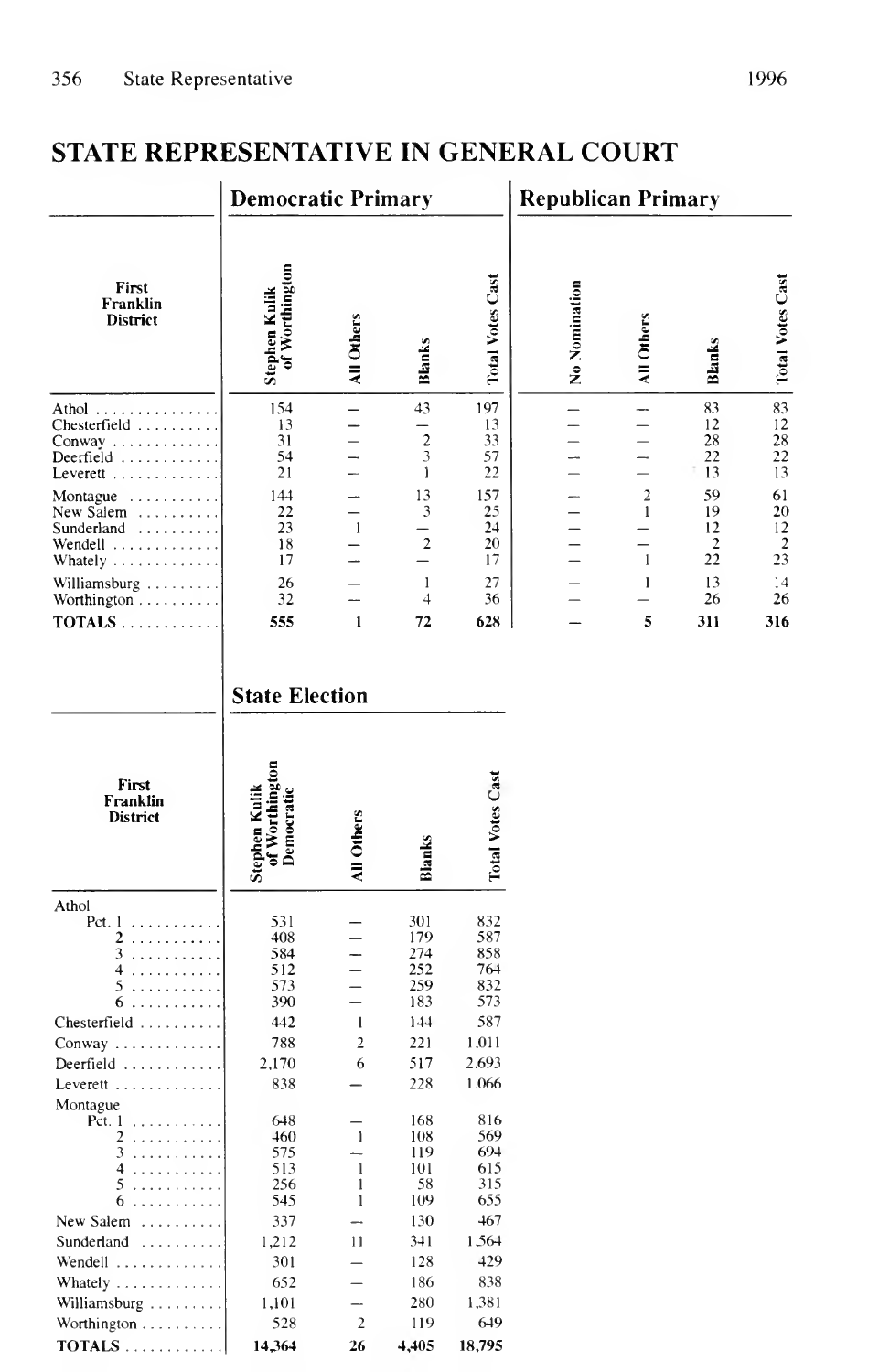|                                                                                                                                                                                        | <b>Democratic Primary</b>                                             |                                                                            |                                                                                            |                                                                        | <b>Republican Primary</b> |                                           |                                                                                    |                                                                                                           |
|----------------------------------------------------------------------------------------------------------------------------------------------------------------------------------------|-----------------------------------------------------------------------|----------------------------------------------------------------------------|--------------------------------------------------------------------------------------------|------------------------------------------------------------------------|---------------------------|-------------------------------------------|------------------------------------------------------------------------------------|-----------------------------------------------------------------------------------------------------------|
| Second<br>Franklin<br>District                                                                                                                                                         | <b>John F. Merrigan</b><br>of Greenfield                              | All Others                                                                 | Blanks                                                                                     | <b>Total Votes Cast</b>                                                | No Nomination             | All Others                                | Blanks                                                                             | <b>Total Votes Cast</b>                                                                                   |
| Bernardston<br>Colrain<br>Erving $\ldots \ldots \ldots$<br>Gill<br>Greenfield<br>Heath $\ldots$<br>Leyden<br>.<br>Northfield<br>Orange $\dots \dots$<br>Royalston<br>Warwick<br>TOTALS | 17<br>12<br>41<br>14<br>182<br>24<br>9<br>24<br>83<br>21<br>32<br>459 | $\overline{\phantom{0}}$<br>$\mathbf{I}$<br>$\mathbf{I}$                   | $\bf{l}$<br>$\mathbf 2$<br>14<br>$\overline{2}$<br>26<br>1<br>3<br>5<br>11<br>4<br>6<br>75 | 18<br>14<br>55<br>16<br>209<br>25<br>12<br>29<br>94<br>25<br>38<br>535 | ----------<br>--------    | $\mathbf 1$<br>$\bf{l}$<br>$\overline{2}$ | 27<br>19<br>14<br>12<br>132<br>21<br>16<br>30<br>60<br>18<br>$\overline{7}$<br>356 | $\overline{27}$<br>19<br>14<br>12<br>133<br>21<br>16<br>31<br>60<br>18<br>$\overline{\phantom{a}}$<br>358 |
|                                                                                                                                                                                        | <b>State Election</b>                                                 |                                                                            |                                                                                            |                                                                        |                           |                                           |                                                                                    |                                                                                                           |
| Second<br>Franklin<br><b>District</b>                                                                                                                                                  | John F. Merrigar<br>of Greenfield<br>Democratic                       | All Others                                                                 | Blanks                                                                                     | <b>Total Votes Cast</b>                                                |                           |                                           |                                                                                    |                                                                                                           |
| Bernardston                                                                                                                                                                            | 822                                                                   | 1                                                                          | 196<br>190                                                                                 | 1,019<br>845                                                           |                           |                                           |                                                                                    |                                                                                                           |
| Colrain<br>$\ldots$ .<br>Erving<br>Pct. 1<br>2<br>$Gill$                                                                                                                               | 655<br>272<br>288<br>588                                              | $\overline{\phantom{0}}$<br>2<br>$\overline{2}$<br>$\overline{\mathbf{4}}$ | 79<br>58<br>153                                                                            | 353<br>348<br>745                                                      |                           |                                           |                                                                                    |                                                                                                           |
| Greenfield<br>Pct. 1<br>2<br>٦<br>4<br>$\cdots$<br>5<br>6<br>7<br>8<br>$\ldots$                                                                                                        | 688<br>938<br>690<br>794<br>716<br>673<br>622<br>520                  | $\overline{\phantom{a}}$<br>6<br>$\frac{1}{3}$<br>6                        | 165<br>216<br>139<br>162<br>187<br>136<br>118<br>109                                       | 860<br>1,160<br>829<br>963<br>906<br>809<br>743<br>635                 |                           |                                           |                                                                                    |                                                                                                           |
| 9<br>$\ldots$ .<br>Heath                                                                                                                                                               | 655<br>274                                                            | $\overline{4}$                                                             | 150<br>96                                                                                  | 809<br>370                                                             |                           |                                           |                                                                                    |                                                                                                           |
| Leyden $\dots$<br>Northfield                                                                                                                                                           | 246<br>1,095                                                          | $\overline{\mathbf{4}}$                                                    | 105<br>349                                                                                 | 351<br>1,448                                                           |                           |                                           |                                                                                    |                                                                                                           |
| Orange<br>Pct. 1<br>2                                                                                                                                                                  | 1,095<br>1,145                                                        |                                                                            | 321<br>326                                                                                 | 1,416<br>1,471                                                         |                           |                                           |                                                                                    |                                                                                                           |
| Royalston<br>Pct. 1<br>2<br>$\sim$                                                                                                                                                     | 239<br>96                                                             |                                                                            | 125<br>53                                                                                  | 364<br>149                                                             |                           |                                           |                                                                                    |                                                                                                           |
| Warwick<br>TOTALS                                                                                                                                                                      | 259<br>13,370                                                         | $\overline{2}$<br>51                                                       | 120<br>3,553                                                                               | 381<br>16,974                                                          |                           |                                           |                                                                                    |                                                                                                           |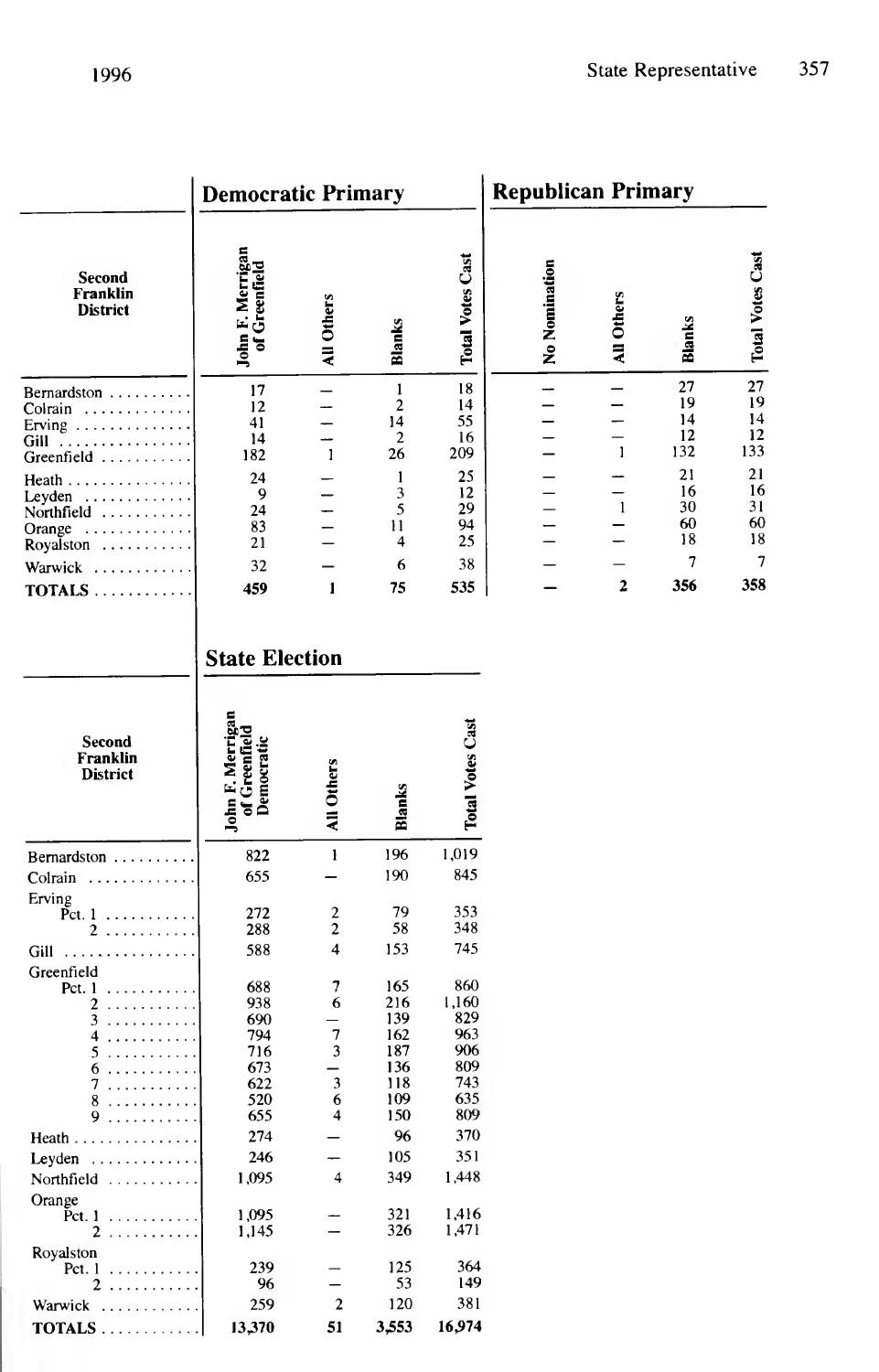|                                                                                                                                        | <b>Democratic Primary</b>                                                   |                                              |                            |                                                                 |                                                     | <b>Republican Primary</b>     |                                                                          |                                                |                                                        |
|----------------------------------------------------------------------------------------------------------------------------------------|-----------------------------------------------------------------------------|----------------------------------------------|----------------------------|-----------------------------------------------------------------|-----------------------------------------------------|-------------------------------|--------------------------------------------------------------------------|------------------------------------------------|--------------------------------------------------------|
| First<br>Hampden<br><b>District</b>                                                                                                    | Patrick F. Landers, III<br>of Palmer                                        | James R. Foley<br>of Holland                 | <b>All Others</b>          | Blanks                                                          | <b>Total Votes Cast</b>                             | No Nomination                 | All Others                                                               | Blanks                                         | <b>Total Votes Cast</b>                                |
| Belchertown<br>Brimfield<br>East Brookfield<br>$H$ olland<br>Palmer<br>Sturbridge<br>Ware $\dots\dots\dots\dots\dots\dots$<br>$TOTALS$ | 43<br>61<br>32<br>66<br>605<br>73<br>327<br>1,207                           | 5<br>29<br>50<br>84<br>78<br>41<br>54<br>341 | $\equiv$<br>$\overline{ }$ | 5<br>3<br>15<br>$\mathbf{1}$<br>11<br>72<br>$\mathbf{2}$<br>109 | 53<br>93<br>97<br>151<br>694<br>186<br>383<br>1,657 | —<br>$\overline{\phantom{0}}$ | $\overline{\mathbf{c}}$<br>$\overline{\phantom{0}}$<br>$\mathbf{I}$<br>3 | 24<br>33<br>37<br>19<br>110<br>41<br>57<br>321 | ${\bf 24}$<br>35<br>37<br>20<br>110<br>41<br>57<br>324 |
| First<br>Hampden<br><b>District</b>                                                                                                    | <b>State Election</b><br>Patrick F. Landers, III<br>Democratic<br>of Palmer |                                              |                            | <b>Total Votes Cast</b>                                         |                                                     |                               |                                                                          |                                                |                                                        |
|                                                                                                                                        |                                                                             | <b>All Others</b>                            | Blanks                     |                                                                 |                                                     |                               |                                                                          |                                                |                                                        |
| Belchertown<br>Pct. B<br>.                                                                                                             | 1,312                                                                       | 3                                            | 494                        | 1,809                                                           |                                                     |                               |                                                                          |                                                |                                                        |
| $Brimfield$                                                                                                                            | 1,080                                                                       | 5                                            | 392                        | 1,477                                                           |                                                     |                               |                                                                          |                                                |                                                        |
| East Brookfield                                                                                                                        | 656                                                                         | $\mathbf{1}$                                 | 270                        | 927                                                             |                                                     |                               |                                                                          |                                                |                                                        |
| Holland                                                                                                                                | 688                                                                         | 8                                            | 256                        | 952                                                             |                                                     |                               |                                                                          |                                                |                                                        |
| Palmer<br>Pct. A<br>.<br>в<br>.<br>.<br>C<br>D<br>1.1.1.1.1.1.1.1.1                                                                    | 1,003<br>1,109<br>965<br>964                                                | -<br>$\overline{\phantom{0}}$                | 315<br>334<br>293<br>322   | 1,318<br>1,443<br>1,258<br>1,286                                |                                                     |                               |                                                                          |                                                |                                                        |
| Sturbridge<br>$Pct. 2$                                                                                                                 | 1,161                                                                       |                                              | 755                        | 1,916                                                           |                                                     |                               |                                                                          |                                                |                                                        |
| Ware<br>Pct. A<br>.<br>В<br>.<br>$C$<br>TOTALS                                                                                         | 1,044<br>1,110<br>1,133<br>12,225                                           | L.<br>17                                     | 259<br>260<br>331<br>4,281 | 1,303<br>1,370<br>1,464<br>16,523                               |                                                     |                               |                                                                          |                                                |                                                        |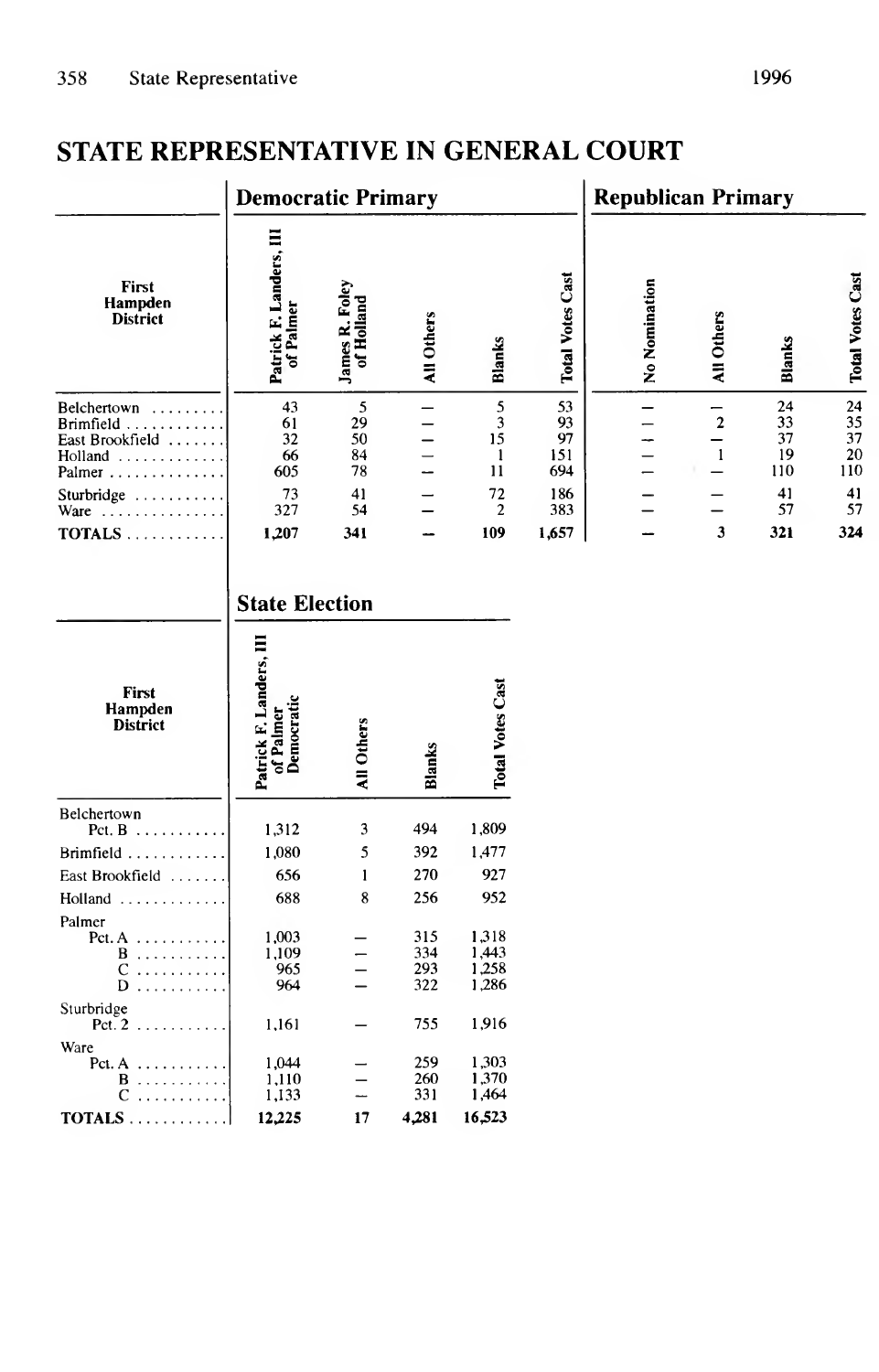$\mathcal{L}^{\pm}$ 

|                                                                                 | <b>Democratic Primary</b>                                                |                                      |                                 |                                           | <b>Republican Primary</b>         |                         |                                     |                             |
|---------------------------------------------------------------------------------|--------------------------------------------------------------------------|--------------------------------------|---------------------------------|-------------------------------------------|-----------------------------------|-------------------------|-------------------------------------|-----------------------------|
| <b>Second</b><br>Hampden<br><b>District</b>                                     | No Nomination                                                            | All Others                           | Blanks                          | <b>Total Votes Cast</b>                   | of Longmeadow<br>Mary S. Rogeness | All Others              | <b>Blanks</b>                       | <b>Total Votes Cast</b>     |
| East Longmeadow<br>Hampden<br>$Longmeadow \dots \dots$<br>Monson<br>SPRINGFIELD | —                                                                        | 13<br>1<br>4                         | 120<br>45<br>269<br>169<br>65   | 133<br>46<br>273<br>169<br>65             | 75<br>57<br>240<br>47<br>16       | -<br>$\frac{1}{2}$      | 13<br>6<br>35<br>11<br>$\mathbf{2}$ | 88<br>63<br>277<br>58<br>18 |
| Wales<br>.<br>$TOTALS$                                                          |                                                                          | $\mathbf{1}$<br>19                   | 32<br>700                       | 33<br>719                                 | 19<br>454                         | $\overline{\mathbf{2}}$ | 1<br>68                             | 20<br>524                   |
| Second<br>Hampden<br><b>District</b>                                            | <b>State Election</b><br>of Longmeadow<br>Mary S. Rogeness<br>Republican | <b>All Others</b>                    | Blanks                          | <b>Total Votes Cast</b>                   |                                   |                         |                                     |                             |
| East Longmeadow<br>Pct. $2$<br>3                                                | 1,297<br>1,313                                                           | 14<br>13                             | 433<br>419                      | 1.744<br>1,745                            |                                   |                         |                                     |                             |
| .<br>Hampden<br>Longmeadow                                                      | 1,923                                                                    | 3                                    | 565                             | 2,491                                     |                                   |                         |                                     |                             |
| Pct. A $\ldots$<br><b>B</b><br>C<br>.<br>D<br>.<br>E<br>.                       | 1,382<br>1,208<br>1,332<br>1,406<br>1,475                                | $\overline{4}$<br>11<br>21<br>7<br>3 | 449<br>376<br>357<br>377<br>436 | 1,835<br>1,595<br>1,710<br>1,790<br>1,914 |                                   |                         |                                     |                             |
| Monson<br>Pct. $1$<br>2                                                         | 1,128<br>1,293                                                           |                                      | 515<br>574                      | 1.643<br>1,867                            |                                   |                         |                                     |                             |
| <b>SPRINGFIELD</b><br>$Wd. 6$ Pct. $B$                                          | 575                                                                      | 13                                   | 407                             | 995                                       |                                   |                         |                                     |                             |
| Wales<br>.<br>$TOTALS$                                                          | 470<br>14,802                                                            | 3<br>92                              | 198<br>5,106                    | 671<br>20,000                             |                                   |                         |                                     |                             |

 $\mathcal{L}^{\pm}$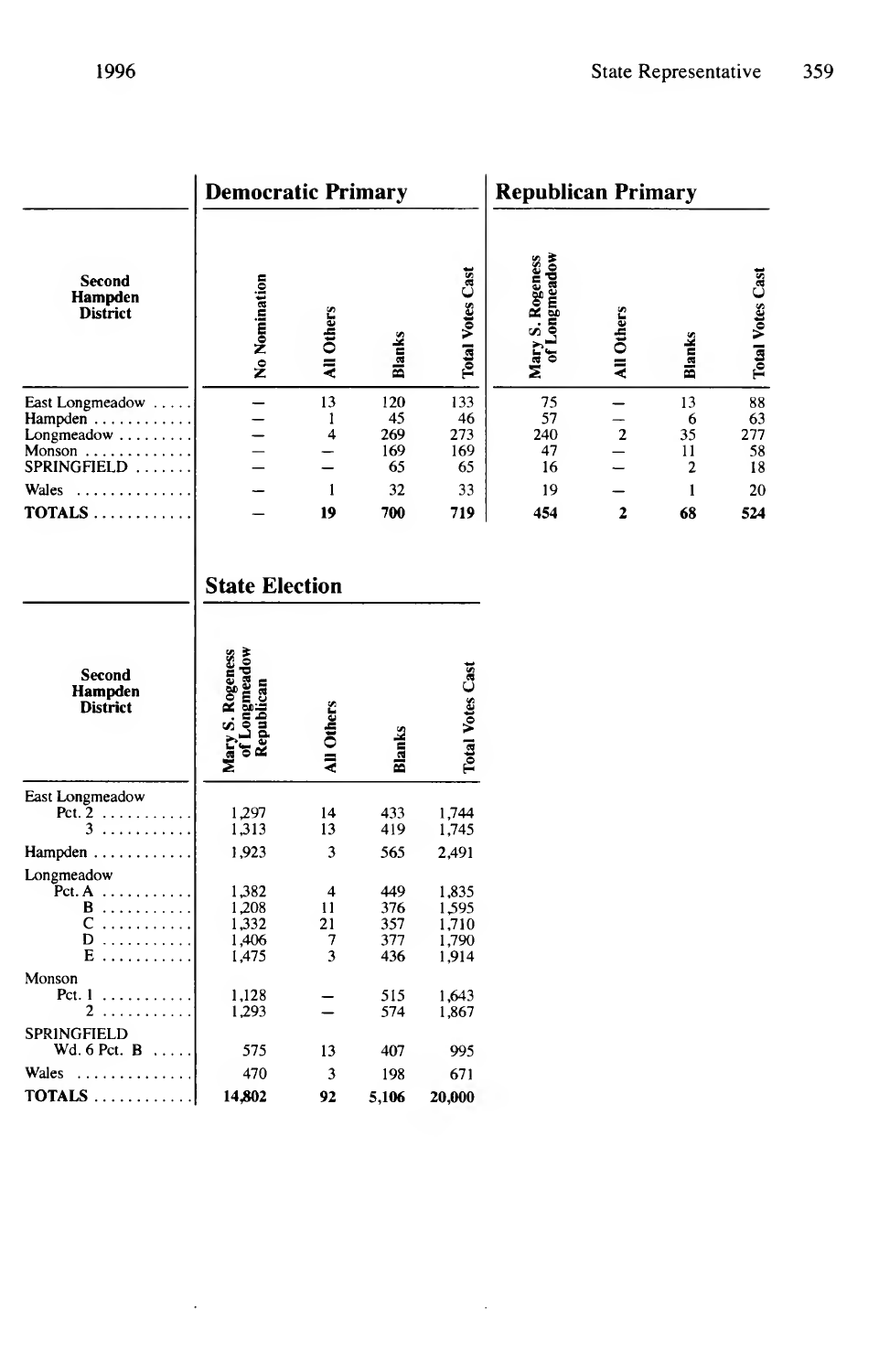|                                                                                                     | <b>Democratic Primary</b>                           |                                               |                                                 |                                               | <b>Republican Primary</b>                                   |                               |                                                            |                                                                    |  |
|-----------------------------------------------------------------------------------------------------|-----------------------------------------------------|-----------------------------------------------|-------------------------------------------------|-----------------------------------------------|-------------------------------------------------------------|-------------------------------|------------------------------------------------------------|--------------------------------------------------------------------|--|
| Third<br>Hampden<br><b>District</b>                                                                 | Daniel F. Keenan<br>of Blandford                    | All Others                                    | Blanks                                          | <b>Total Votes Cast</b>                       | Robert A. Magovern<br>of Agawam                             | All Others                    | Blanks                                                     | <b>Total Votes Cast</b>                                            |  |
| <b>AGAWAM</b><br>.<br>Blandford<br>Granville<br>Russell<br>.<br>Southwick<br>Tolland<br>.<br>TOTALS | 401<br>28<br>13<br>13<br>62<br>$\tau$<br>524        | $\mathbf{1}$<br>$\mathbf{1}$                  | 132<br>$\mathbf{1}$<br>8<br>$\mathbf{I}$<br>142 | 534<br>29<br>13<br>13<br>70<br>8<br>667       | 140<br>26<br>16<br>13<br>45<br>5<br>245                     | -<br>$\overline{\phantom{0}}$ | 55<br>12<br>$\mathbf 2$<br>10<br>9<br>$\overline{2}$<br>90 | $\frac{195}{38}$<br>$\frac{18}{23}$<br>54<br>$\overline{7}$<br>335 |  |
|                                                                                                     | <b>State Election</b>                               |                                               |                                                 |                                               |                                                             |                               |                                                            |                                                                    |  |
| <b>Third</b><br>Hampden<br><b>District</b>                                                          | Daniel F. Keenan<br>of Blandford<br>Democratic      | Robert A. Magovern<br>Republican<br>of Agawam | All Others                                      | <b>Blanks</b>                                 | <b>Total Votes Cast</b>                                     |                               |                                                            |                                                                    |  |
| <b>AGAWAM</b><br>Pct. 1<br>2<br>3<br>.<br>4<br>.<br>5<br>.<br>6<br>.<br>7<br>.                      | 933<br>1,061<br>917<br>974<br>1,048<br>1,215<br>962 | 420<br>616<br>515<br>592<br>790<br>853<br>607 | -                                               | 137<br>139<br>171<br>165<br>185<br>149<br>114 | 1,490<br>1,816<br>1,603<br>1,731<br>2,023<br>2,217<br>1,683 |                               |                                                            |                                                                    |  |
| Blandford                                                                                           | 426                                                 | 126                                           | $\mathbf{1}$                                    | 23                                            | 576                                                         |                               |                                                            |                                                                    |  |
| Granville                                                                                           | 373                                                 | 289                                           |                                                 | 43                                            | 705                                                         |                               |                                                            |                                                                    |  |
| Russell<br>.                                                                                        | 487                                                 | 125                                           |                                                 | 3                                             | 649                                                         |                               |                                                            |                                                                    |  |
| Southwick<br>Pct. $1$<br>2                                                                          | 1,263<br>1,181                                      | 586<br>465                                    | $\overline{\mathbf{3}}$                         | 94<br>74                                      | 1,943<br>1,723                                              |                               |                                                            |                                                                    |  |
| Tolland<br>1.1.1.1.1                                                                                | 101                                                 | 76                                            | 4                                               | 10                                            | 187<br>18,346                                               |                               |                                                            |                                                                    |  |
| <b>TOTALS</b>                                                                                       | 10,941                                              | 6,060                                         |                                                 | 1,307                                         |                                                             |                               |                                                            |                                                                    |  |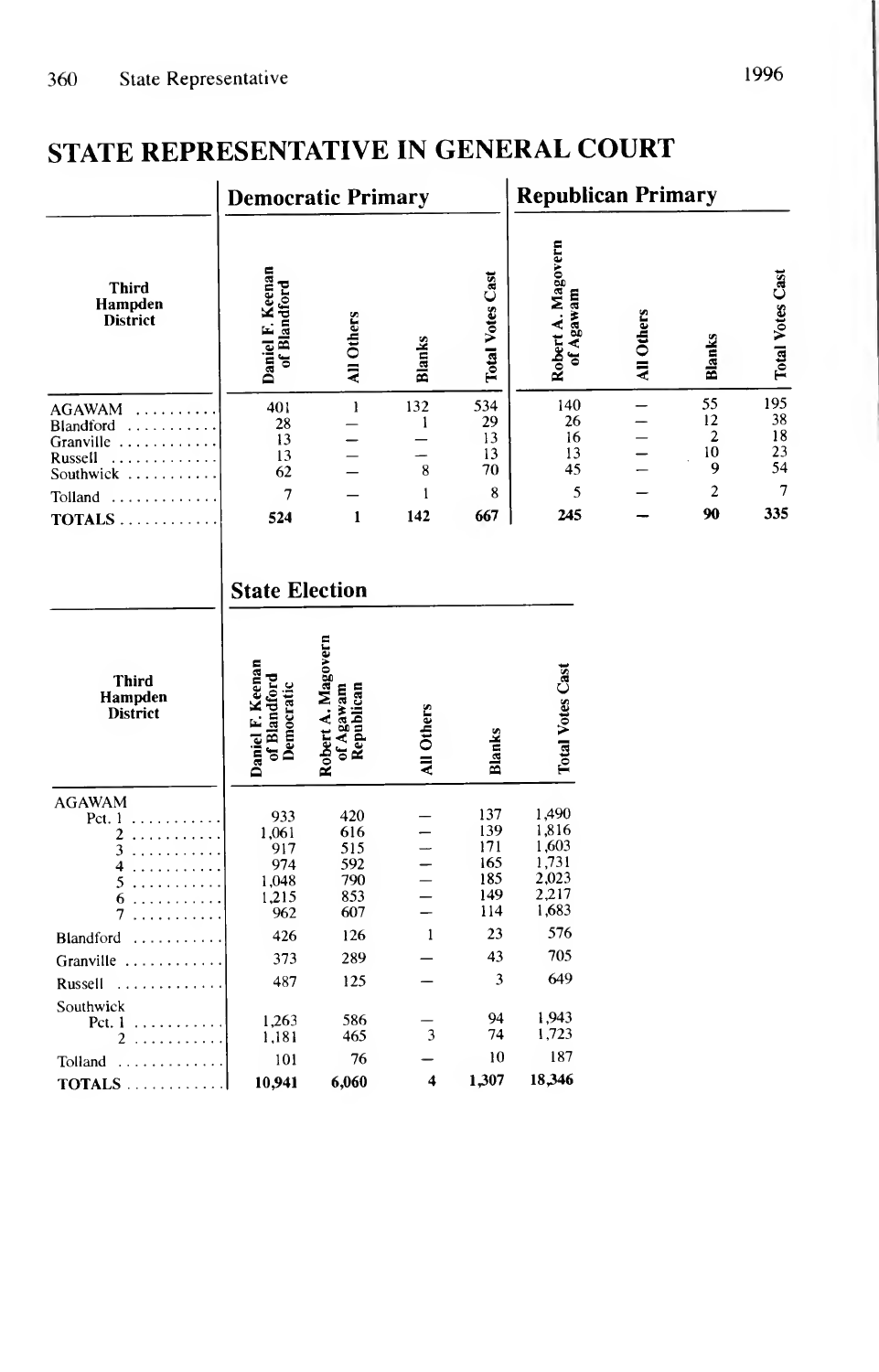$\bar{z}$ 

|                                                                                                                          | <b>Democratic Primary</b>                                                             |                                                                                                   |                                                                           |                                                                                             | <b>Republican Primary</b> |                   |           |                         |
|--------------------------------------------------------------------------------------------------------------------------|---------------------------------------------------------------------------------------|---------------------------------------------------------------------------------------------------|---------------------------------------------------------------------------|---------------------------------------------------------------------------------------------|---------------------------|-------------------|-----------|-------------------------|
| Fourth<br>Hampden<br>District                                                                                            | No Nomination                                                                         | <b>All Others</b>                                                                                 | Blanks                                                                    | <b>Total Votes Cast</b>                                                                     | of Westfield<br>Cele Hahn | <b>All Others</b> | Blanks    | <b>Total Votes Cast</b> |
| Montgomery<br>WESTFIELD                                                                                                  |                                                                                       | 17<br>$\overline{7}$                                                                              | 16<br>752                                                                 | 33<br>759                                                                                   | 17<br>508                 | -<br>$\mathbf{1}$ | 16<br>103 | 33<br>612               |
| $TOTALS$                                                                                                                 |                                                                                       | 24                                                                                                | 768                                                                       | 792                                                                                         | 525                       | $\mathbf{1}$      | 119       | 645                     |
| Fourth<br>Hampden<br><b>District</b>                                                                                     | <b>State Election</b><br>of Westfield<br>Republican<br>Cele Hahn                      | All Others                                                                                        | Blanks                                                                    | <b>Total Votes Cast</b>                                                                     |                           |                   |           |                         |
| Montgomery                                                                                                               | 319                                                                                   | $\overline{2}$                                                                                    | 81                                                                        | 402                                                                                         |                           |                   |           |                         |
| WESTFIELD<br>Wd. 1 Pct. A<br>В<br>Wd. 2 Pct. A<br>B<br>Wd. 3 Pct. A<br>B<br>Wd. 4 Pct. A<br>B<br>Wd. 5 Pct. A<br>B<br>B2 | 1,256<br>895<br>748<br>1,102<br>1,163<br>1,133<br>920<br>1,604<br>1,581<br>728<br>782 | $\frac{6}{3}$<br>7<br>9<br>8<br>11<br>10<br>9<br>8<br>$\boldsymbol{2}$<br>$\overline{\mathbf{3}}$ | 385<br>294<br>333<br>357<br>470<br>382<br>262<br>477<br>379<br>208<br>196 | 1,647<br>1,192<br>1,088<br>1,468<br>1,641<br>1,526<br>1,192<br>2,090<br>1,968<br>938<br>981 |                           |                   |           |                         |
| $TOTALS$                                                                                                                 | 12,231                                                                                | 78                                                                                                | 3,824                                                                     | 16,133                                                                                      |                           |                   |           |                         |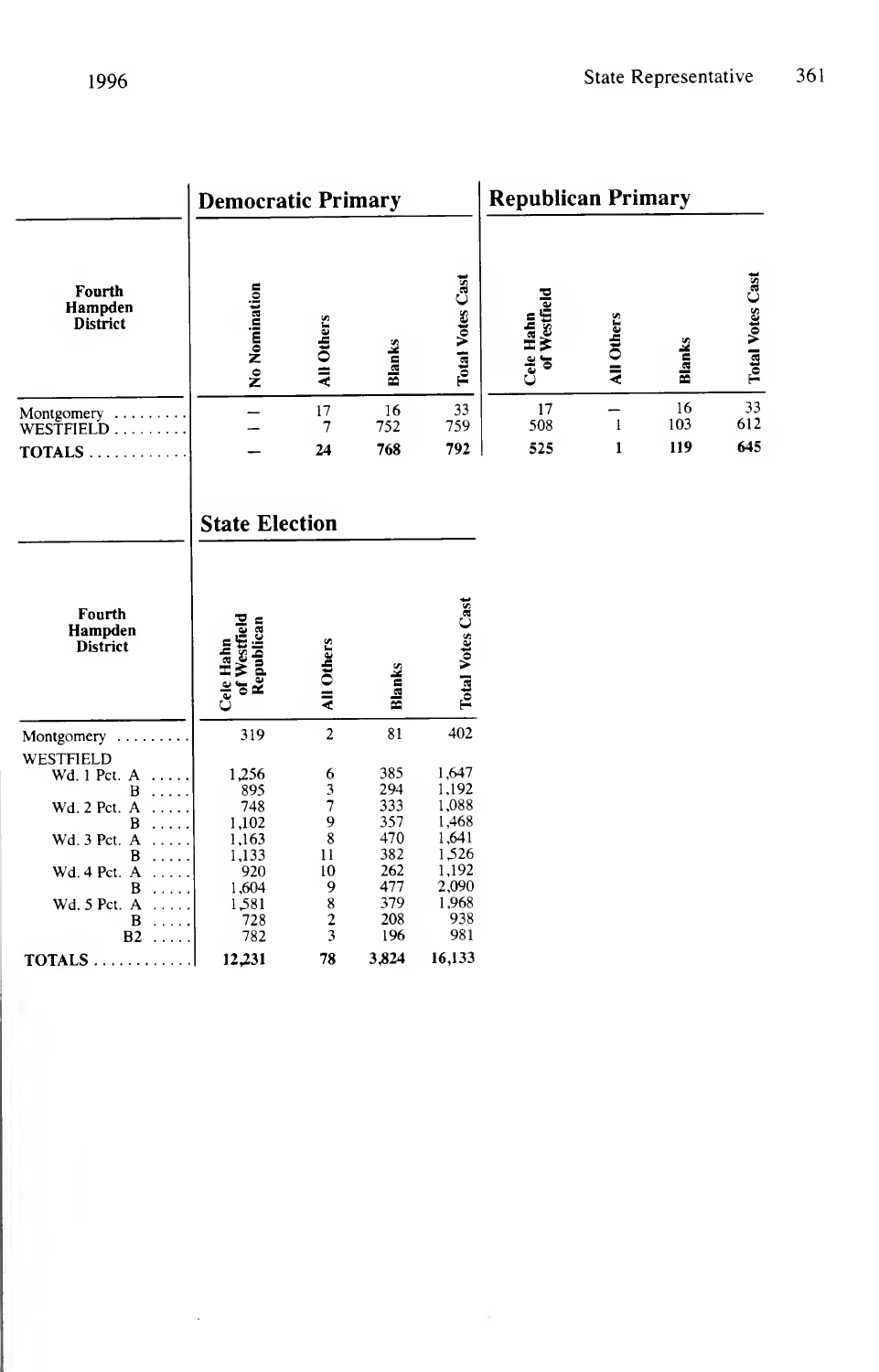|                                                                                                                                                                     |                                                                                             | <b>Democratic Primary</b>                                                               |                                                                                                                               |                                                                             | <b>Republican Primary</b>                                                                                     |            |               |                         |  |
|---------------------------------------------------------------------------------------------------------------------------------------------------------------------|---------------------------------------------------------------------------------------------|-----------------------------------------------------------------------------------------|-------------------------------------------------------------------------------------------------------------------------------|-----------------------------------------------------------------------------|---------------------------------------------------------------------------------------------------------------|------------|---------------|-------------------------|--|
| Fifth<br>Hampden<br><b>District</b>                                                                                                                                 | Evelyn G. Chesky<br>of Holyoke                                                              | All Others                                                                              | Blanks                                                                                                                        | <b>Total Votes Cast</b>                                                     | Daniel J. Allie<br>of Holyoke<br>(Write-In)                                                                   | All Others | <b>Blanks</b> | <b>Total Votes Cast</b> |  |
| HOLYOKE                                                                                                                                                             | 993<br>993                                                                                  | 225<br>225                                                                              | 140<br>140                                                                                                                    | 1,358<br>1,358                                                              | 172<br>172                                                                                                    | 146<br>146 | 119<br>119    | 437<br>437              |  |
| TOTALS.                                                                                                                                                             |                                                                                             |                                                                                         |                                                                                                                               |                                                                             |                                                                                                               |            |               |                         |  |
|                                                                                                                                                                     | <b>State Election</b>                                                                       |                                                                                         |                                                                                                                               |                                                                             |                                                                                                               |            |               |                         |  |
| Fifth<br>Hampden<br>District                                                                                                                                        | Evelyn G. Chesky<br>Democratic<br>of Holyoke                                                | Daniel J. Allie<br>Republican<br>of Holyoke                                             | <b>All Others</b>                                                                                                             | Blanks                                                                      | <b>Total Votes Cast</b>                                                                                       |            |               |                         |  |
| <b>HOLYOKE</b><br>Wd. 1 Pct. A<br>В<br>Wd. 2 Pct. A<br>B<br>Wd. 3 Pct. B<br>Wd. 4 Pct. A<br>B<br>Wd. 5 Pct. A<br>Wd. 6 Pct. A<br>в<br>Wd. 7 Pct. A<br>в<br>$TOTALS$ | 421<br>450<br>333<br>284<br>985<br>340<br>615<br>1,092<br>724<br>787<br>931<br>827<br>7,789 | 103<br>100<br>146<br>58<br>412<br>93<br>206<br>594<br>322<br>345<br>615<br>463<br>3,457 | $\frac{2}{1}$<br>$\frac{1}{2}$<br>$\mathbf{1}$<br>$\overline{\mathbf{4}}$<br>$\overline{\bf{4}}$<br>1<br>$\overline{2}$<br>19 | 92<br>95<br>82<br>90<br>66<br>65<br>45<br>63<br>55<br>71<br>81<br>82<br>887 | 616<br>647<br>562<br>433<br>1,465<br>499<br>867<br>1,749<br>1,105<br>1,207<br>$\frac{1,628}{1,374}$<br>12,152 |            |               |                         |  |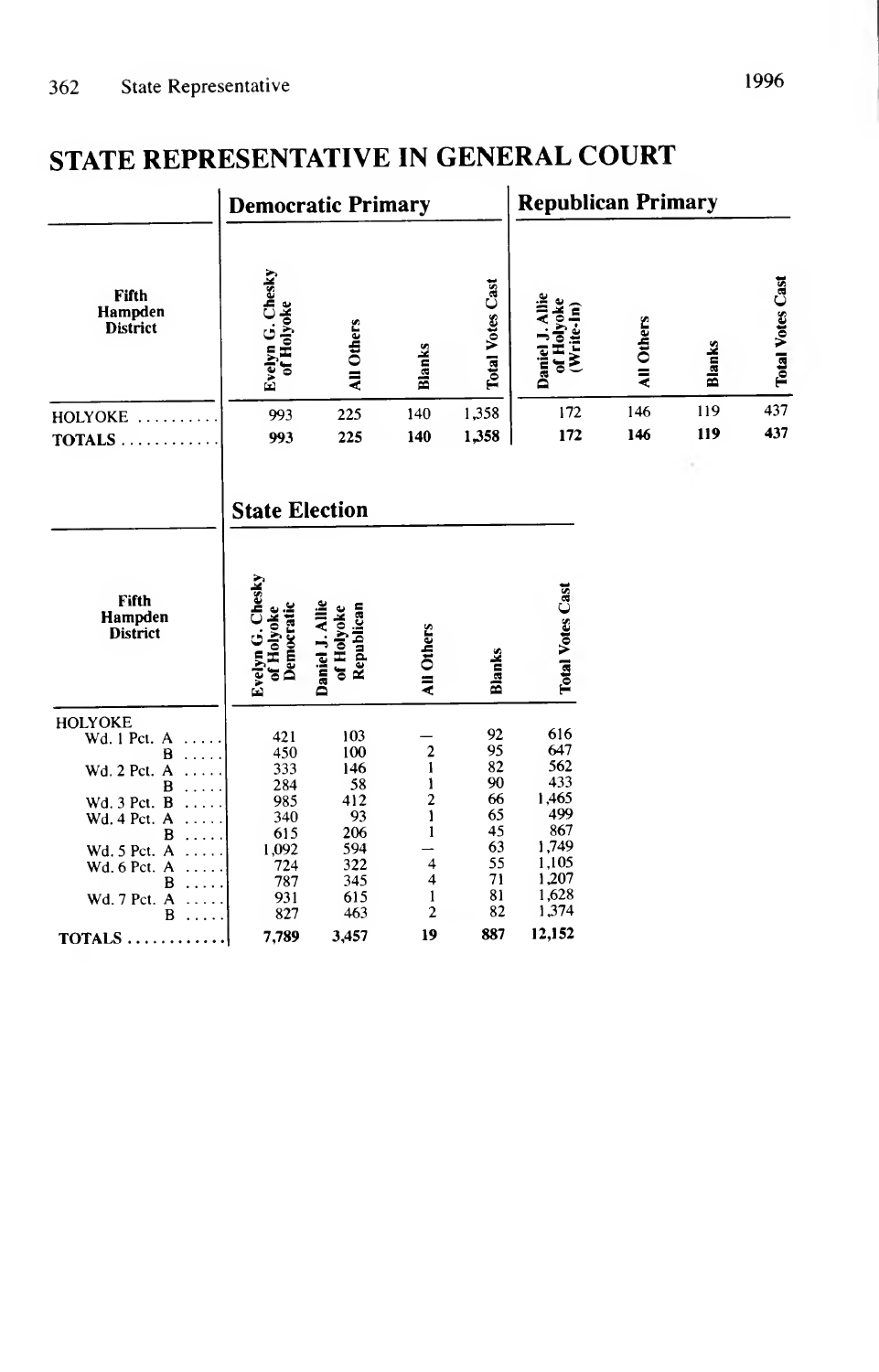$\cos \theta$  Total Votes Cast

 $262$ 

|                                                                     | <b>Democratic Primary</b>                                                         |                                                |                                                      | <b>Republican Primary</b>                                          |                                            |            |                     |
|---------------------------------------------------------------------|-----------------------------------------------------------------------------------|------------------------------------------------|------------------------------------------------------|--------------------------------------------------------------------|--------------------------------------------|------------|---------------------|
| Sixth<br>Hampden<br>District                                        | No Nomination                                                                     | All Others                                     | Blanks                                               | <b>Total Votes Cast</b>                                            | Walter A. Defilippi<br>of West Springfield | All Others | <b>Blanks</b>       |
| CHICOPEE<br><b>HOLYOKE</b><br>West Springfield<br>TOTALS            |                                                                                   | $\overline{\mathbf{c}}$<br>$\frac{9}{2}$<br>13 | 47<br>246<br>366<br>659                              | 49<br>255<br>368<br>672                                            | 7<br>23<br>187<br>217                      | 15<br>15   | 1<br>11<br>18<br>30 |
| <b>Sixth</b><br>Hampden<br><b>District</b>                          | <b>State Election</b><br>of West Springfield<br>Republican<br>Walter A. Defilippi | All Others                                     |                                                      | <b>Total Votes Cast</b>                                            |                                            |            |                     |
|                                                                     |                                                                                   |                                                | Blanks                                               |                                                                    |                                            |            |                     |
| <b>CHICOPEE</b><br>Wd. 3 Pct. C                                     | 501                                                                               | $\overline{c}$                                 | 219                                                  | 722                                                                |                                            |            |                     |
| <b>HOLYOKE</b><br>Wd. 3 Pct. A<br>Wd. 5 Pct. B<br>$\ldots$          | 588<br>620                                                                        | $\frac{9}{7}$                                  | 573<br>565                                           | 1,170<br>1,192                                                     |                                            |            |                     |
| West Springfield<br>Pct.1<br>in na matalan<br>3<br>5<br>6<br>7<br>8 | 496<br>678<br>1,102<br>1,056<br>1,465<br>1,412<br>1,397<br>707                    | $\mathbf{1}$                                   | 296<br>331<br>462<br>477<br>483<br>499<br>550<br>370 | 792<br>1,009<br>1,565<br>1,533<br>1,948<br>1,911<br>1,947<br>1,077 |                                            |            |                     |
| $TOTALS$                                                            | 10,022                                                                            | 19                                             | 4,825                                                | 14,866                                                             |                                            |            |                     |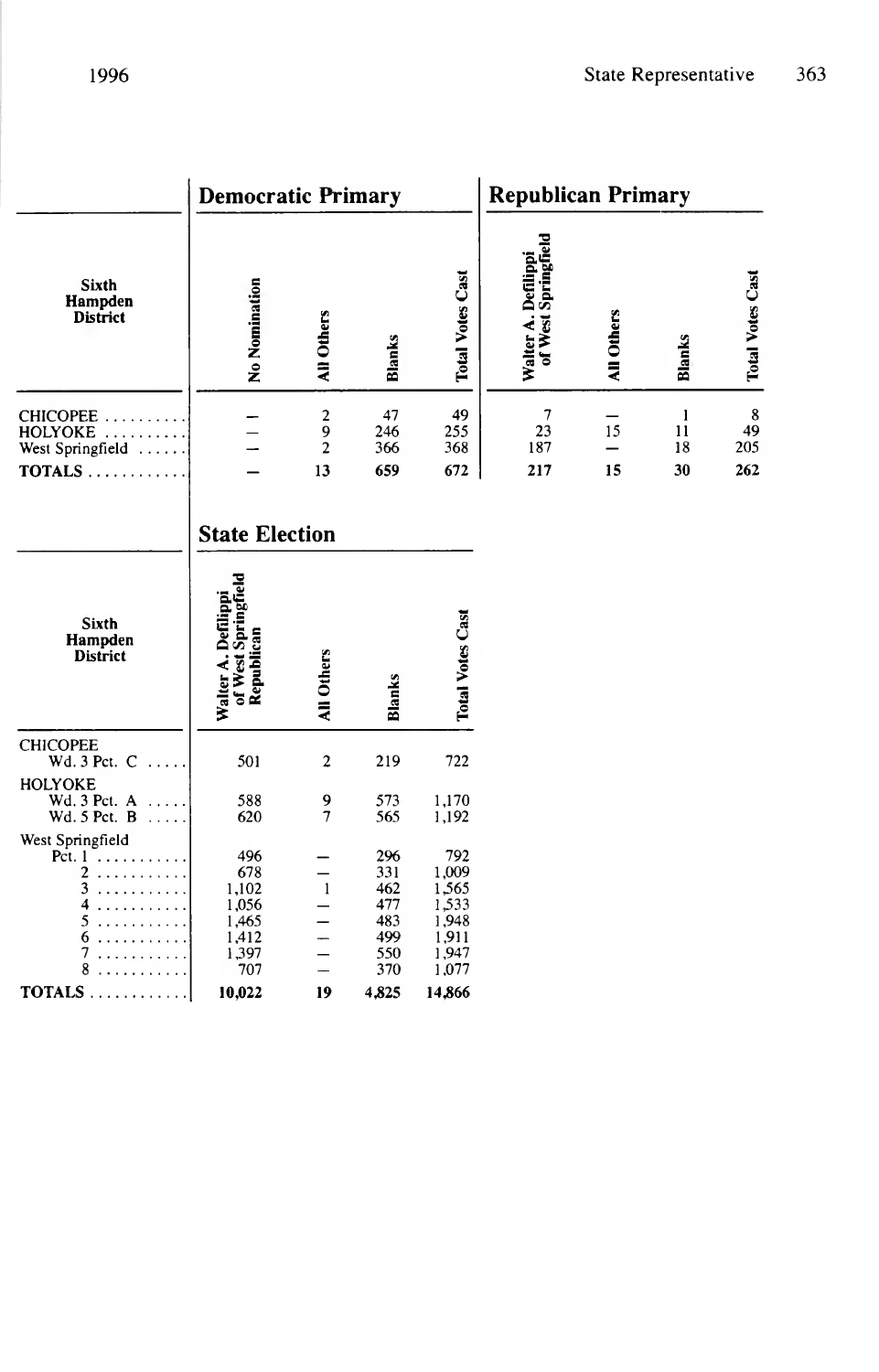|                                                                                                                             | <b>Democratic Primary</b>                          |                                                     |                                          |                                                    | <b>Republican Primary</b> |                                                                       |                             |                             |
|-----------------------------------------------------------------------------------------------------------------------------|----------------------------------------------------|-----------------------------------------------------|------------------------------------------|----------------------------------------------------|---------------------------|-----------------------------------------------------------------------|-----------------------------|-----------------------------|
| Seventh<br>Hampden<br>District                                                                                              | Thomas M. Petrolati<br>of Ludlow                   | All Others                                          | Blanks                                   | <b>Total Votes Cast</b>                            | No Nomination             | All Others                                                            | Blanks                      | <b>Total Votes Cast</b>     |
| Belchertown<br>CHICOPEE<br>Granby<br>Ludlow<br>.<br>TOTALS                                                                  | 63<br>89<br>37<br>223<br>412                       | $\mathbf{I}$<br>$\overline{2}$<br>$\mathbf{I}$<br>4 | 15<br>22<br>8<br>82<br>127               | 79<br>113<br>45<br>306<br>543                      |                           | $\equiv$<br>$\mathbf{1}$<br>$\overline{2}$<br>$\overline{\mathbf{3}}$ | 40<br>21<br>49<br>87<br>197 | 40<br>22<br>49<br>89<br>200 |
|                                                                                                                             | <b>State Election</b>                              |                                                     |                                          |                                                    |                           |                                                                       |                             |                             |
| Seventh<br>Hampden<br><b>District</b>                                                                                       | Thomas M. Petrolati<br>Democratic<br>of Ludlow     | All Others                                          | <b>Blanks</b>                            | <b>Total Votes Cast</b>                            |                           |                                                                       |                             |                             |
| Belchertown<br>Pct. A.<br>C                                                                                                 | 1,126<br>1,215                                     | 1<br>$\overline{2}$                                 | 638<br>565                               | 1,765<br>1,782                                     |                           |                                                                       |                             |                             |
| <b>CHICOPEE</b><br>Wd. 6 Pct. AN<br>1.1.1.1<br>AS<br>1.1.1.1<br>$\mathbf B$<br>$\ldots$                                     | 611<br>160<br>1,058                                | 4<br>7                                              | 143<br>57<br>367                         | 758<br>217<br>1,432                                |                           |                                                                       |                             |                             |
| Granby<br>.<br>Ludlow<br>Pct. $1 \ldots \ldots \ldots$<br>2<br>and and analysis and<br>3<br>a a a a a a a a a a a<br>4<br>5 | 1,722<br>1.380<br>1,148<br>1,392<br>1,539<br>1,468 | $\overline{2}$<br>$\mathbf{1}$                      | 1,047<br>276<br>231<br>362<br>339<br>291 | 2,771<br>1,656<br>1,379<br>1,754<br>1,878<br>1,760 |                           |                                                                       |                             |                             |
| $TOTALS$                                                                                                                    | 12,819                                             | 17                                                  | 4,316                                    | 17,152                                             |                           |                                                                       |                             |                             |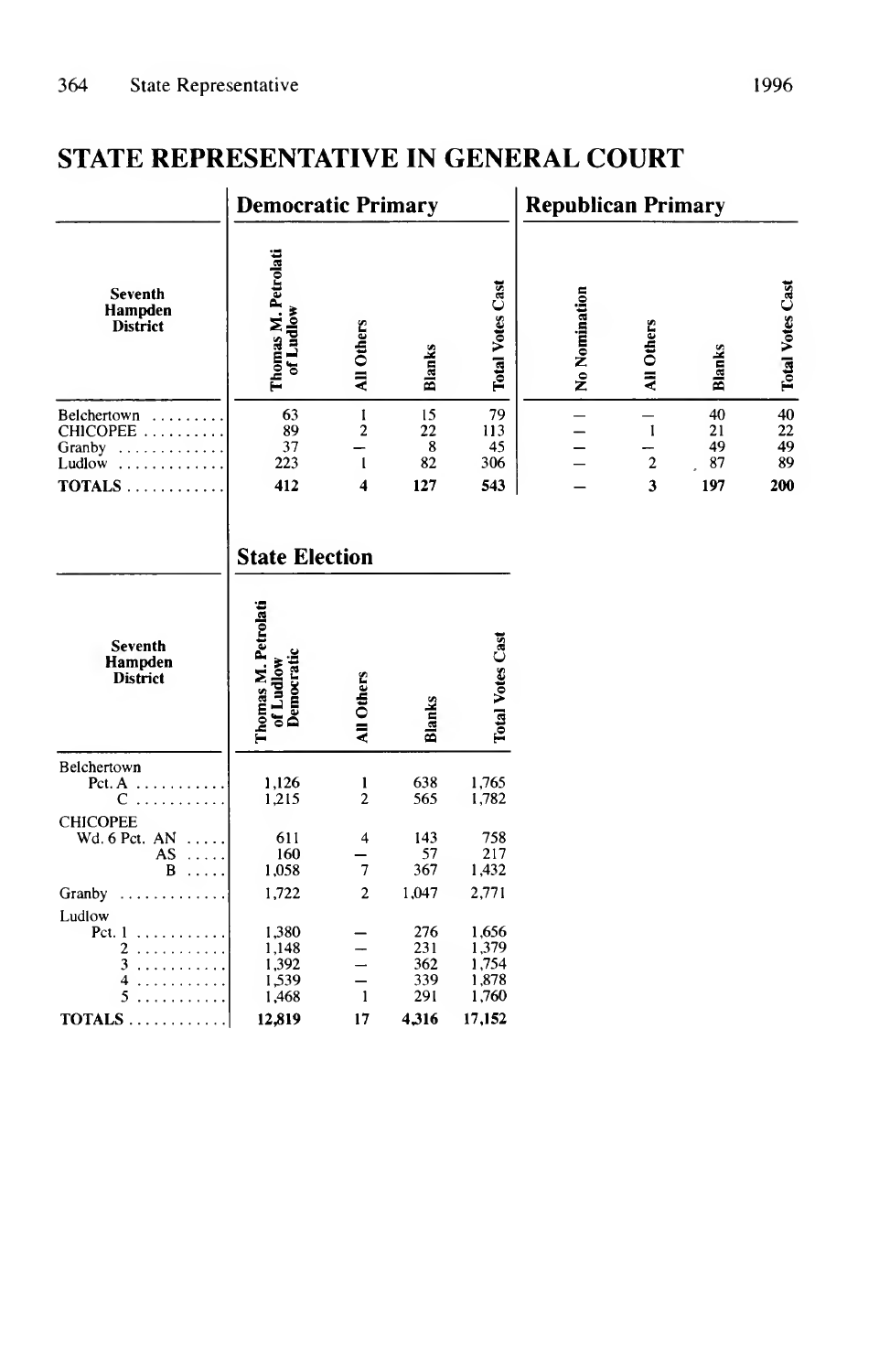|                                                                                                                                                                       | <b>Democratic Primary</b>                                                                                               |                                                                                                                                               |                                                                                                              |                                                                                                                               | <b>Republican Primary</b> |            |               |                         |
|-----------------------------------------------------------------------------------------------------------------------------------------------------------------------|-------------------------------------------------------------------------------------------------------------------------|-----------------------------------------------------------------------------------------------------------------------------------------------|--------------------------------------------------------------------------------------------------------------|-------------------------------------------------------------------------------------------------------------------------------|---------------------------|------------|---------------|-------------------------|
| Eighth<br>Hampden<br>District                                                                                                                                         | Joseph F. Wagner<br>of Chicopee                                                                                         | All Others                                                                                                                                    | <b>Blanks</b>                                                                                                | <b>Total Votes Cast</b>                                                                                                       | No Nomination             | All Others | <b>Blanks</b> | <b>Total Votes Cast</b> |
| CHICOPEE                                                                                                                                                              | 776                                                                                                                     | $\overline{7}$                                                                                                                                | 166                                                                                                          | 949                                                                                                                           |                           | 12         | 154           | 166                     |
| TOTALS                                                                                                                                                                | 776                                                                                                                     | $\overline{7}$                                                                                                                                | 166                                                                                                          | 949                                                                                                                           |                           | 12         | 154           | 166                     |
| Eighth<br>Hampden<br>District                                                                                                                                         | <b>State Election</b><br>Joseph F. Wagner<br>of Chicopee<br>Democratic                                                  | All Others                                                                                                                                    | Blanks                                                                                                       | <b>Total Votes Cast</b>                                                                                                       |                           |            |               |                         |
| CHICOPEE<br>Wd. 1 Pct. A<br>B<br>Wd. 2 Pct. C<br>D<br>Wd. 3 Pct. A<br>B<br>Wd. 4 Pct. A<br>Wd. 7 Pct. A<br>в<br>Wd. 8 Pct. A<br>В<br>C<br>Wd. 9 Pct. A<br>B<br>TOTALS | 1,147<br>1,216<br>308<br>599<br>875<br>428<br>622<br>837<br>751<br>894<br>702<br>746<br>664<br>1,149<br>1,044<br>11,982 | $\,$ 8 $\,$<br>12<br>5<br>$\overline{5}$<br>$\overline{4}$<br>1<br>9<br>$\overline{4}$<br>8<br>8<br>5<br>8<br>$\mathfrak{Z}$<br>13<br>6<br>99 | 277<br>322<br>60<br>120<br>218<br>76<br>125<br>249<br>160<br>180<br>137<br>179<br>166<br>316<br>273<br>2,858 | 1,432<br>1,550<br>373<br>724<br>1.097<br>505<br>756<br>1,090<br>919<br>1,082<br>844<br>933<br>833<br>1,478<br>1,323<br>14,939 |                           |            |               |                         |